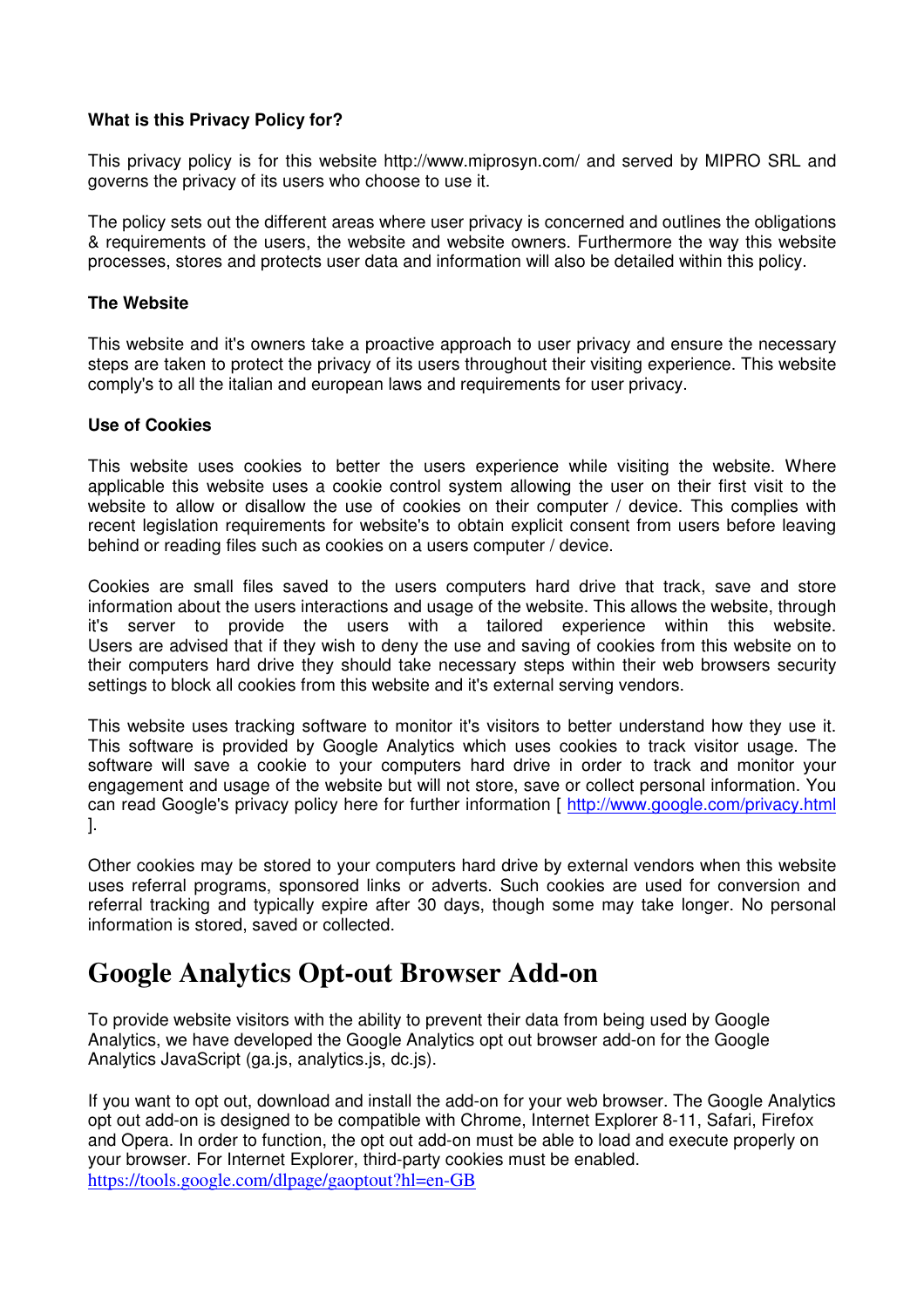# **Contact & Communication**

Users contacting this website and/or it's owners do so at their own discretion and provide any such personal details requested at their own risk. Your personal information is kept private and stored securely until a time it is no longer required or has no use, as detailed in the Data Protection Act 1998. Every effort has been made to ensure a safe and secure form to email submission process but advise users using such form to email processes that they do so at their own risk.

This website and it's owners use any information submitted to provide you with further information about the products / services they offer or to assist you in answering any questions or queries you may have submitted. This includes using your details to subscribe you to any email newsletter program the website operates but only if this was made clear to you and your express permission was granted when submitting any form to email process. Or whereby you the consumer have previously purchased from or enquired about purchasing from the company a product or service that the email newsletter relates to. This is by no means an entire list of your user rights in regard to receiving email marketing material. Your details are not passed on to any third parties.

## **Email Newsletter**

This website operates an email newsletter program, used to inform subscribers about products and services supplied by this website. Users can subscribe through an online automated process should they wish to do so but do so at their own discretion. Some subscriptions may be manually processed through prior written agreement with the user.

No personal details are passed on to third parties nor shared with companies / people outside of the company that operates this website. You may request a copy of personal information held about you by this website's email newsletter program. A small fee will be payable. If you would like a copy of the information held on you please write to the business address at the bottom of this website.

Email marketing campaigns published by this website or it's owners may contain tracking facilities within the actual email. Subscriber activity is tracked and stored in a database for future analysis and evaluation. Such tracked activity may include; the opening of emails, forwarding of emails, the clicking of links within the email content, times, dates and frequency of activity [this is by no far a comprehensive list]. The comprehensive list of the comprehensive list and the comprehensive list and the comprehensive list and the comprehensive list and the comprehensive list and the comprehensive list and the comprehen

This information is used to refine future email campaigns and supply the user with more relevant content based around their activity.

In compliance with the italian Spam Laws subscribers are given the opportunity to un-subscribe at any time through an automated system. This process is detailed at the footer of each email campaign. If an automated un-subscription system is unavailable clear instructions on how to unsubscribe will by detailed instead.

## **External Links**

Although this website only looks to include quality, safe and relevant external links users should always adopt a policy of caution before clicking any external web links mentioned throughout this website.

The owners of this website cannot guarantee or verify the contents of any externally linked website despite their best efforts. Users should therefore note they click on external links at their own risk and this website and it's owners cannot be held liable for any damages or implications caused by visiting any external links mentioned.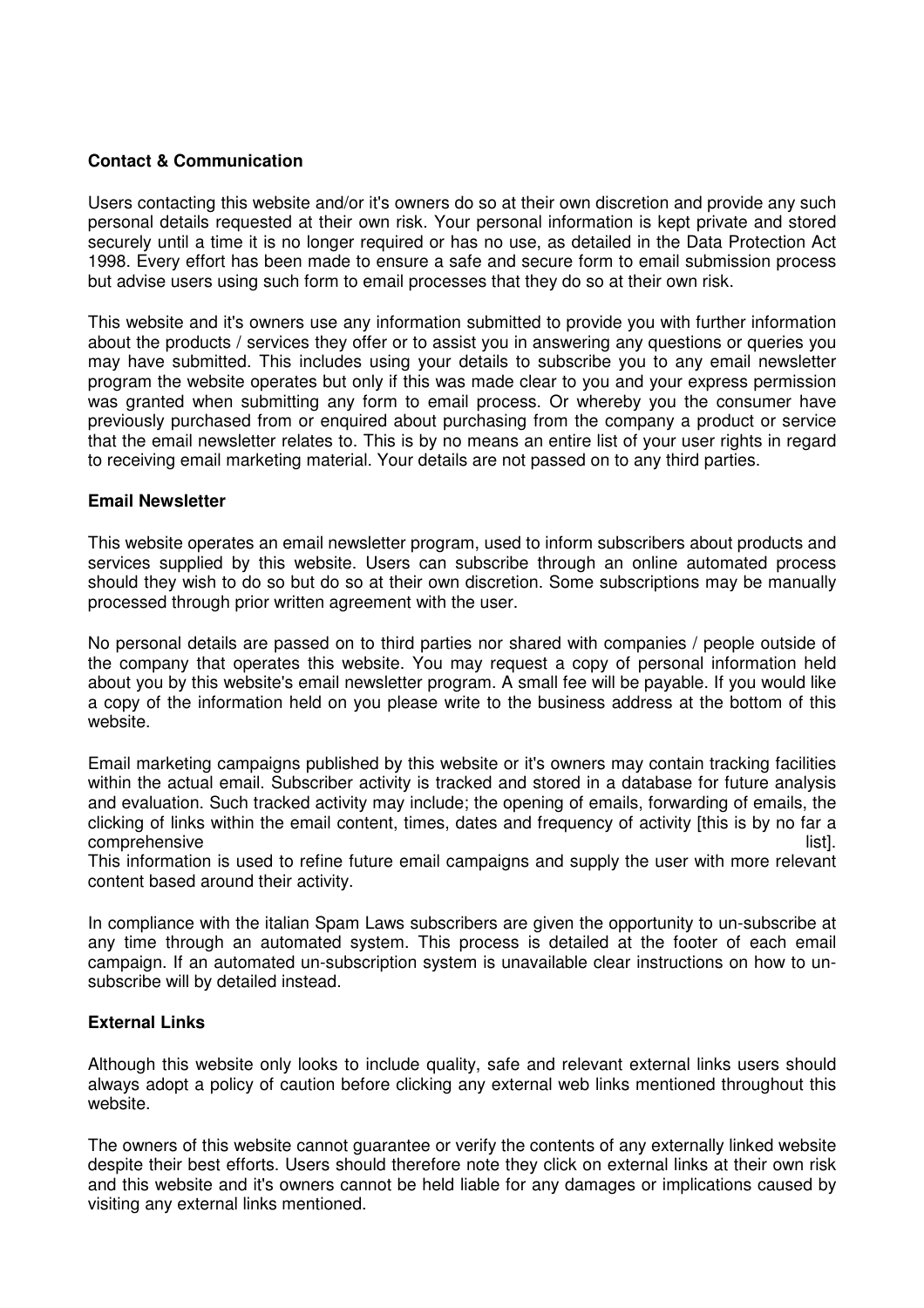## **Adverts and Sponsored Links**

This website may contain sponsored links and adverts. These will typically be served through our advertising partners, to whom may have detailed privacy policies relating directly to the adverts they serve.

Clicking on any such adverts will send you to the advertisers website through a referral program which may use cookies and will tracks the number of referrals sent from this website. This may include the use of cookies which may in turn be saved on your computers hard drive. Users should therefore note they click on sponsored external links at their own risk and this website and it's owners cannot be held liable for any damages or implications caused by visiting any external links mentioned.

#### **Mobile and geo-location**

#### **Google mobile apps**

Google offers a variety of mobile applications that you can download onto your smartphone, and some of these apps, such as Search, Maps and Latitude, incorporate geo-location features. Some parents may be concerned about their teenager sharing their location with others. Each app allows you to adjust the privacy setting, so that you can share as much or little as you want.

**Search:** When you first use Search on your phone, you are asked whether or not you'd like to allow Search to use your location information. In Android, the browser settings page allows you to turn off browser location entirely or clear the sites that you have previously given permission to access your location. On other phones (BlackBerry or iPhone, for example) you can disable location through the options in the app itself.

**Maps:** Google Maps makes use of your web browser's geo-location feature to determine your location. Google Maps accesses your location from your browser and can only do so with your explicit consent. The first time you use the My Location feature, your browser will ask whether you're happy to share your location with Google Maps. If you deny this, your location is not shared with Google Maps and the My Location feature will be deactivated.

**Latitude:** Google Latitude gives you control over how much or how little location information you want to share with whomever you choose. Before someone can view your location, you must either send the person a location request by adding them as a friend or accept their location request and choose to share back your location. You can sign out and turn off Google Latitude to stop sharing your location with friends at any time from the privacy menu. For more information about how to set your privacy settings on Latitude, take a look at this short video.

#### **Social Media Platforms**

Communication, engagement and actions taken through external social media platforms that this website and it's owners participate on are custom to the terms and conditions as well as the privacy policies held with each social media platform respectively.

Users are advised to use social media platforms wisely and communicate / engage upon them with due care and caution in regard to their own privacy and personal details. This website nor it's owners will ever ask for personal or sensitive information through social media platforms and